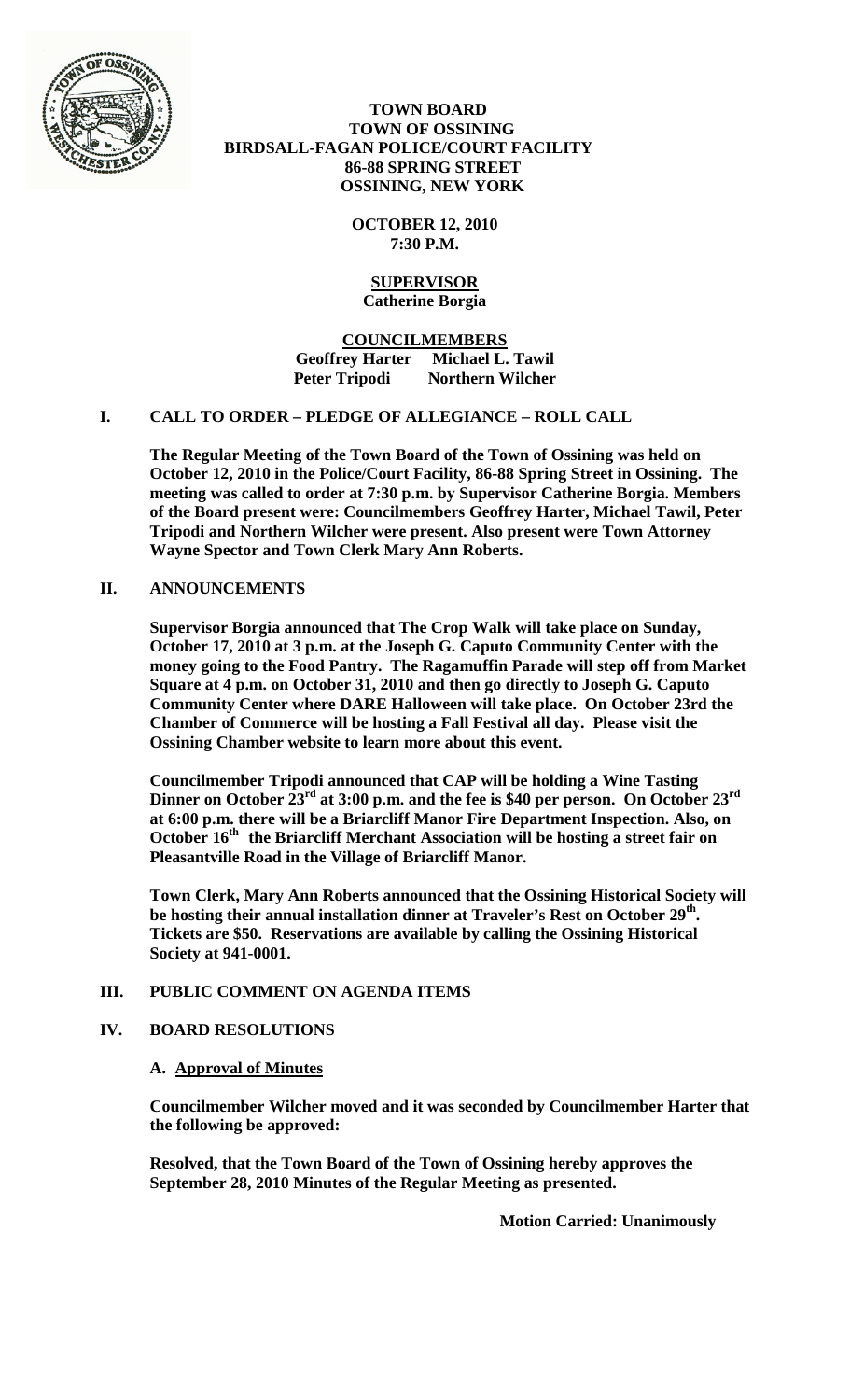# **B. Approval of Voucher Detail Report**

**Councilmember Tawil moved and it was seconded by Councilmember Wilcher that the following be approved:**

**Resolved, that the Town Board of the Town of Ossining hereby approves the Voucher Detail Report dated October 12, 2010 in the amount of \$287,898.74**

> **Vote: 4 –1–0 Voting Aye: Tawil, Harter, Borgia, Wilcher Voting Nay: Tripodi**

#### **C. Authorization to Advertise for Bids for Stonegate Road Pump Station Elimination and Gravity Sewer Replacement Project**

**Councilmember Harter moved and it was seconded by Councilmember Tawil that the following be approved:**

**Resolved, that the Town Board of the Town of Ossining hereby authorizes the Town Clerk to advertise for bids for the Stonegate Road Pump Station Elimination and Gravity Sewer Replacement project, to be returnable no later than 10:00am on Monday, November 8, 2010 in the office of the Town Clerk, 16 Croton Avenue, Ossining, New York.**

**Motion Carried: Unanimously**

# **D. Personnel-Part-Time Paralegal Appointment**

**Councilmember Harter moved and it was seconded by Councilmember Tawil that the following be approved:**

**Resolved, that the Town Board of the Town of Ossining hereby appoints Barbara Sarmiento, Scott Circle, Purchase, NY as a part-time Paralegal effective October 12, 2010 at an hourly rate of \$25.00/hr. The probationary period shall be for a minimum of twelve (12) weeks to a maximum of fifty-two (52) weeks.**

## **Motion Carried: Unanimously**

**E. Authorizing Town Justices and Town Supervisor to submit a grant application to New York State Office of Court Administration**

**Councilmember Tawil moved and it was seconded by Councilmember Tripodi that the following be approved:**

**Resolved, that the Town Board of the Town of Ossining hereby authorizes the Town Justices and Town Supervisor to submit a 2011 Justice Court Assistance program application to the New York State Office of Court Administration with a request up to the maximum amount available.**

**Motion Carried: Unanimously**

**F. Appointments -Citizen Finance Advisory Committee** 

**Councilmember Wilcher moved and it was seconded by Councilmember Tripodi that the following be approved:**

**Resolved, that the Town Board hereby appoints Michelle A. Kelleher, Marcel Florestal, Kim Izzarelli and George Sinnott to the Citizen Finance Advisory Committee for a five year term expiring December 31, 2015.**